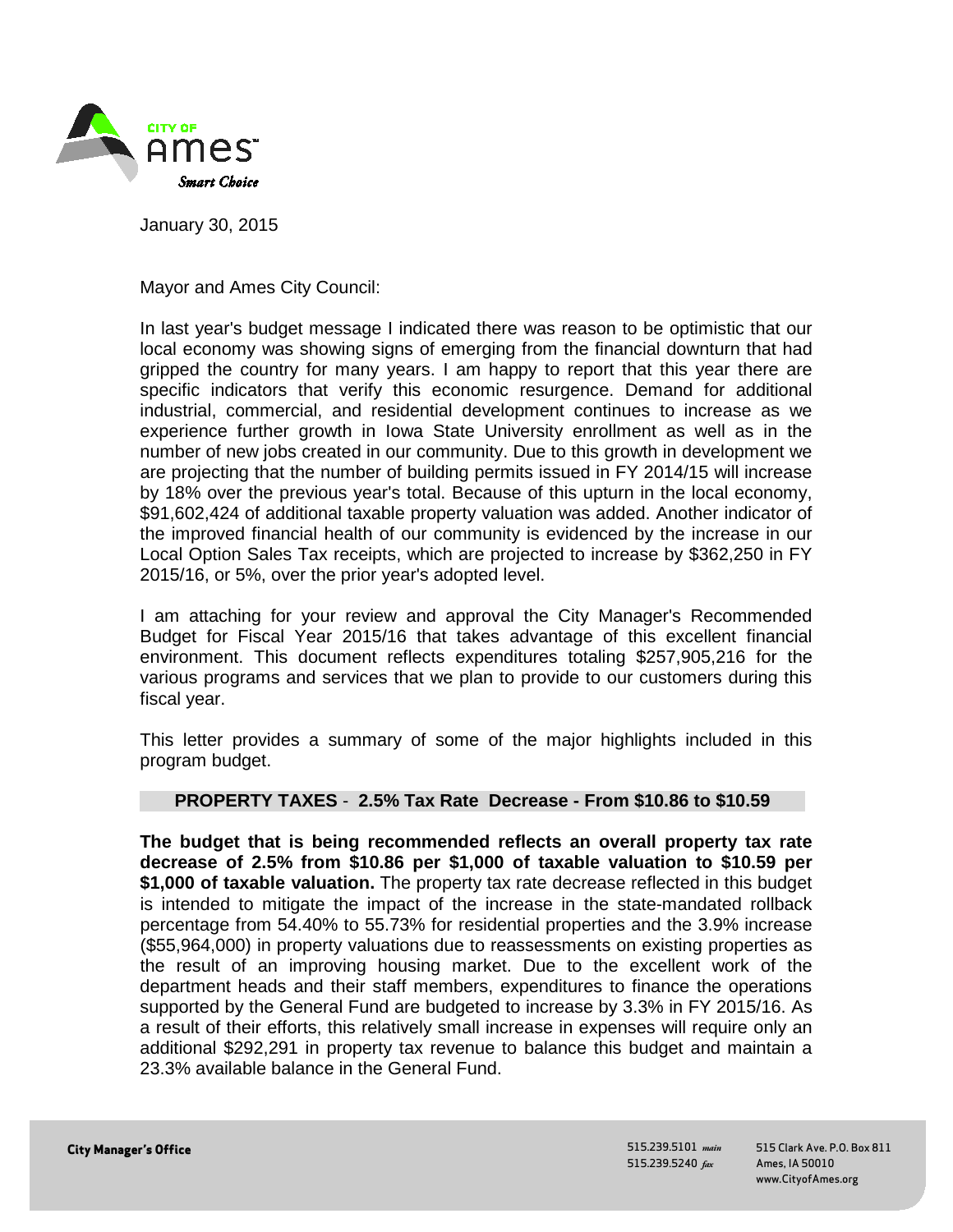You will note that in FY 2015/16 the budget reflects funding of \$1,040,035 from the State government to meet its obligation to replace lost property tax revenue as the result of the new state legislation that now applies a 90% rollback on the assessed values for commercial and industrial properties.

### **ELECTRIC UTILITY - No Rate Increase**

The utility's major focus will be on the conversion of our power plant from coal fired boilers to natural gas. The City Council's decision to pursue this estimated \$26,000,000 project was in response to the need to select the most economically viable alternative that would have the highest probability of meeting federal air quality requirements within the mandated timelines and would meet the City Council's goal to expand our sustainability efforts.

Converting our power plant to natural gas is estimated to reduce carbon emissions by 40%, or approximately 312,000 tons of CO2 per year. This conversion, coupled with our current commitment of 14.2% of renewable energy (2.8% from the burning of the community's refuse in our power plant boilers and 11.4% from the purchase of 30 megawatts of wind energy), will place us well on the way to accomplishing the sustainability goal of the City Council.

While no electric rate increase has been included in this budget, the full impact of the gas conversion project should be felt first in FY 2016/17 when the Energy Cost Adjustment portion of our customers' bills will be increased by an estimated 5% to reflect the higher costs of burning natural gas in our power plant. In addition, in FY 2017/18 we are projecting the need for a 4% rate increase to complete the financing of the conversion project.

In the meantime, a strong effort was exerted to hold down the expenditures in the operations of this utility to help delay the need for an immediate rate increase. As a result, the estimated expenditures for operations, less purchased power, are less than 1% higher in FY 2015/16 than the previous year's adopted level.

## **WATER UTILITY - 4% Rate Increase**

Here again, one project will dominate the attention of the staff in this utility – the new \$74,000,000 water treatment plant. In keeping with the City Council's sustainability goal, we have received a \$6,224,000 forgivable loan for this project because of our commitment to construct this new facility to a LEED certified standard.

In anticipation of the opening of the new plant in a few years, an effort has been made to forestall as much maintenance costs on the old plant as possible. Therefore, the FY 2015/16 operations budget calls for an actual decrease in expenditures of .3% as compared to the prior fiscal year. **The 4% water rate increase that is incorporated into the budget represents the last in the series of increases needed to finance the new treatment plant.**

Innovation is a value that drives our thoughts and actions in the city organization. An excellent example of this value is evidenced in the creation of the Student Intern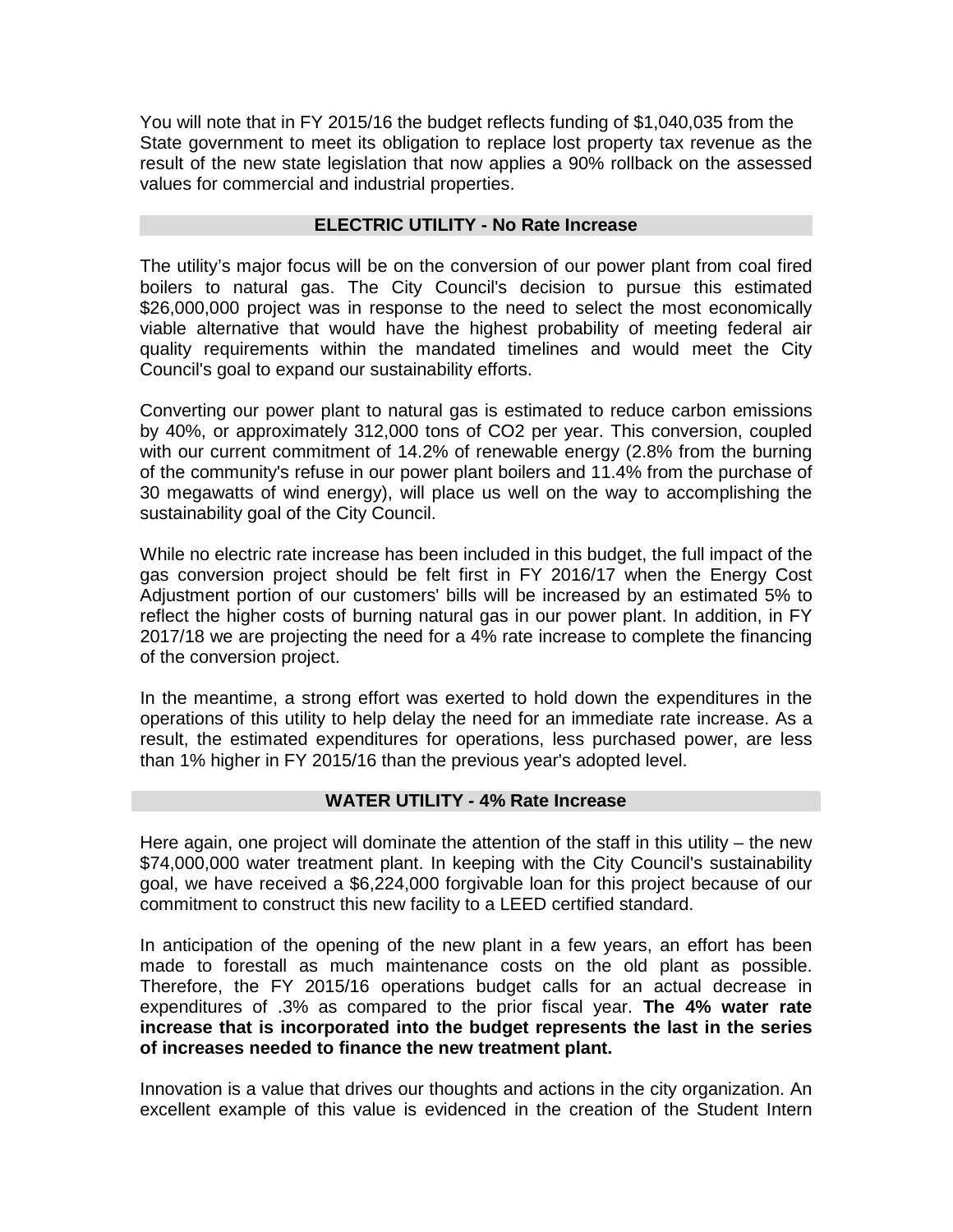Operator positions at the water plant. These positions allowed us to eliminate a fulltime position as well as to reduce the number of weekend work days required of the remaining Operators.

In order to preserve the capacity of the 22 existing wells, a new program for routine well rehabilitation has been introduced into this budget. Four wells are scheduled for rehab in FY 2015/16.

### **SANITARY SEWER UTILITY - 5% Rate Increase**

In 2014, the Water Pollution Control facility received the Platinum Peak Performance Award for the 24th consecutive year. This award represents the third longest record in the nation for operating compliance.

The budget includes funding to upgrade the communication components of the Flood Early Warning System. The City will pay for 40% of the system, while the remaining 60% is split among Story County, Iowa Department of Transportation, and Iowa State University.

If this new system is removed from the calculation, the operating budget for this utility will increase by only 1.5% over the prior year's adopted level. **Therefore, the need for the 5% sewer rate increase is predominantly due to the Sanitary Sewer Rehabilitation capital improvement project that over the next five years will allocate more than \$18,000,000 to the repair or replacement of deficient sewer lines and deteriorated manholes.** These upgrades will decrease the amount of clean water entering the sanitary sewer system and eliminate the need for treatment at the Water Pollution Control Plant. This project was judged to be the more cost-effective strategy of maintaining adequate capacity for the Plant.

## **STORM SEWER UTILITY - No Monthly Fee Increase**

As you know, the current monthly Storm Water Utility fee of \$3.45 per equivalent residential unit (ERU) is not adequate to cover the operational maintenance and capital improvement costs related to handling the ever-increasing amount of storm water that is transported through our community due to the increase in development and its associated impervious surfaces. Therefore, in FY 2015/16, \$777,189 from storm water utility fee revenues is being budgeted for various storm water capital improvement projects and maintenance work by City crews. An additional \$644,000 of G.O. Bond funding is needed to complete the planned capital improvement projects. Should the Council continue to rely partially on the issuance of debt to fund some of the needed capital improvement projects, it is estimated that the monthly ERU rate will need to be increased by \$0.25 in FY 2016/17 and another \$0.25 in FY 2018/19.

Since 2007, there has been one FTE (Storm Water Specialist) devoted to administering the Municipal Separate Storm Sewer System (MS4) permit issued by the EPA. This employee is aided by a part-time consultant. Their responsibilities include: plan review, field inspections, education/outreach, coordination with other environmental groups, monitoring chemical applications on public properties, and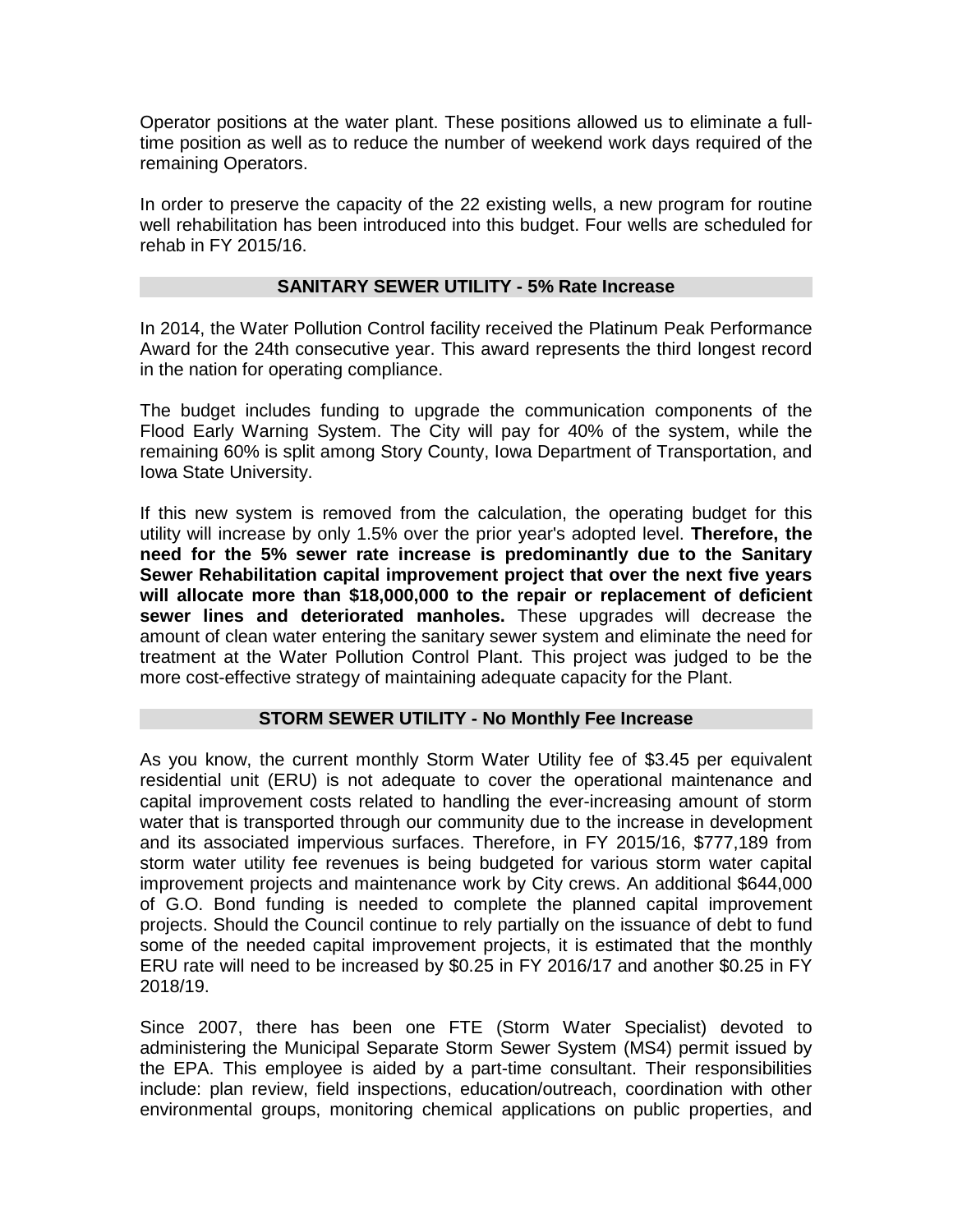monitoring/meeting MS4 permit activities. **Because of the increase in development throughout the community and in the demands of the MS4 permit, additional staff time is needed to comply with the MS4 permit. Therefore, the FY 2015/16 budget includes a new 3/4 FTE for a Storm Water Specialist.** The incremental cost of this position is \$23,400, since the consultant expenses will be eliminated from the budget.

Staff time associated with administering the MS4 permit has not been covered by the permit fees, as originally hoped. **The FY 2015/16 budget includes minimal permit fee increases to better cover these costs. In addition, two new permits, the subdivision stormwater plan review (\$450) and the grading plan review (\$250), are being introduced.** The grading permit will enable developers to advance construction activities, while complying with the MS4 permit. Even with these fee increases, the projected expenses for administering the MS4 permit will exceed revenues by \$74,800. This difference is covered from the Storm Water Utility.

## **RESOURCE RECOVERY UTILITY - No increase in Per Capita or Tipping Fees**

The staff in this utility remains some of the most innovative employees we have in the City organization. They are constantly exploring ways to improve the efficiency of the Resource Recovery Plant. In 2013, a slow speed, high torque shredder replaced an older model which reduced the electric consumption at the Plant. As unforeseen drawbacks occurred with this installation, however, the Plant staff was able to overcome the problems through their increased maintenance efforts. In addition, the staff was able to design and fabricate the replacement for a major conveyor at the Plant. **Because of their dedication, the budget reflects only a 1.7% increase in operational expenses for FY 2015/16.**

**The financial status of this utility remains strong, which allows us to maintain the Per Capita charge to our member cities and Story County to support this operation at \$9.10. In addition, this budget shows no increase in the \$52.75 per ton tipping fee to the garbage haulers.**

**Since the Per Capita fee remains the same for FY 2015/16, the City's property tax support for this utility will again be \$452,862.**

## **ADMINSTRATIVE SERVICES - New Activity**

Historically, each department is assigned specific administrative support staff to answer customer questions, direct customers to the appropriate staff members, and provide customers with materials that will assist them in their interaction with the City. Because the offices of community development related services are located in close proximity to each other on the second floor of City Hall, we have a unique opportunity to streamline the interactions with customers who many times need to interact with staff members in all of three of these offices.

Seizing upon this opportunity, the budget reflects the creation of a new Administrative Services function. This new arrangement combines the clerical staff from the Planning and Housing Department, Public Works Department, and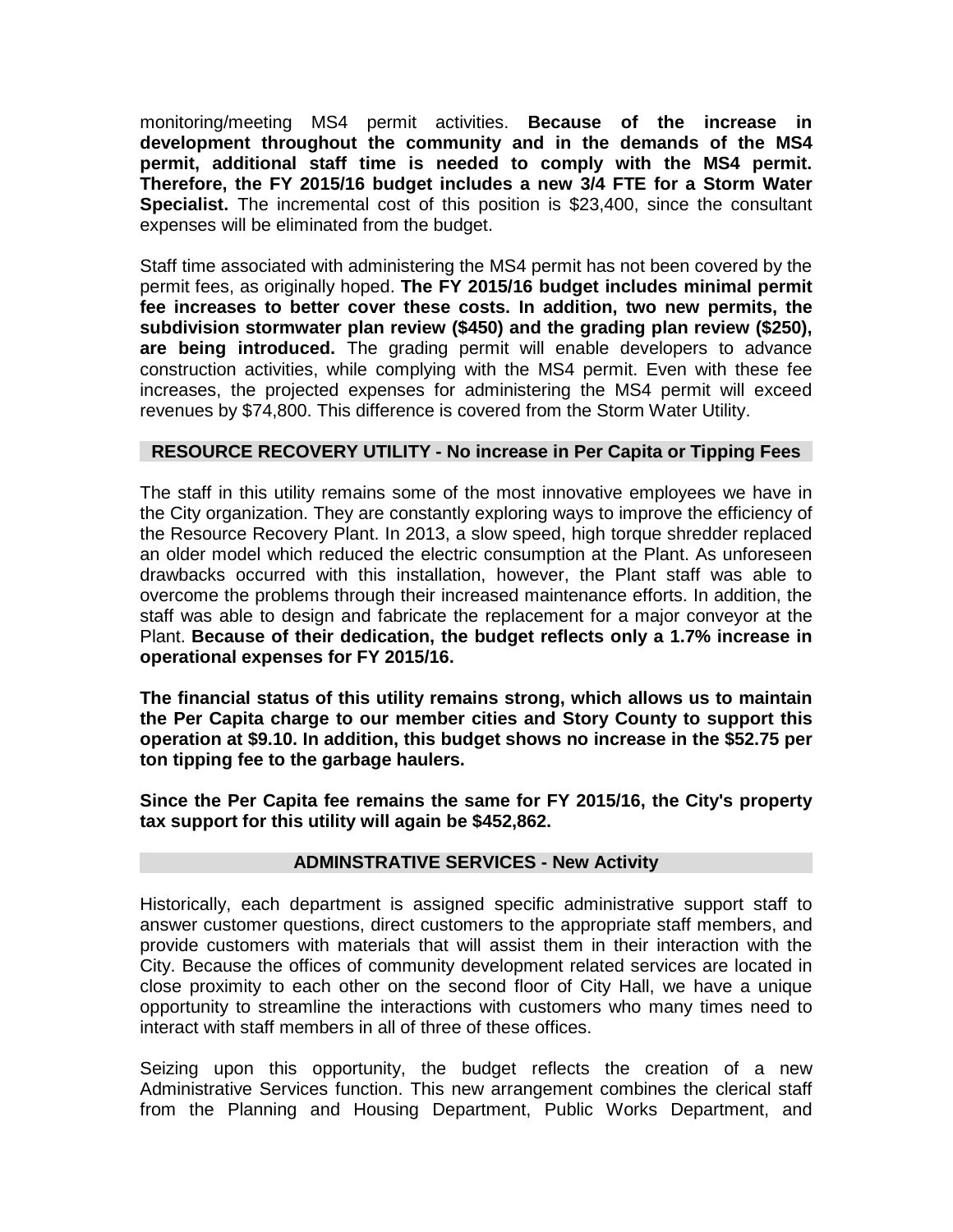Inspections Division of the Fire Department into one central location. The goal of this new activity is to share services, increase collaboration, and provide a "one-stopshop" related to our community development services.

# **GENERAL FUND PROJECT ADDITIONS**

In some years we are fortunate to have available funds from the prior year that have accumulated either because expenditures came in less than budgeted or revenues received surpassed the appropriated totals. When this happens, I have explained that the City Council could take advantage of these additional funds by applying them to reduce property taxes. However, because this excess should be considered "one-time funding", I believe the wiser approach is to apply them to specific one-time projects where continued funding will not be required.

Available funding for the Adjusted FY 2014/15 budget totals approximately \$1,700,000. This abnormally high total is attributed to 1) \$598,467 in higher than anticipated building permit fees in FY 2013/14, 2) \$623,436 in expenditure savings in FY 2013/14 due to staff vacancies, reduced overtime, and lower than expected fleet maintenance costs, and 3) an additional \$524,753 to be received in Local Option Sales Tax revenue in FY 2014/15.

The timing of these additional funds comes at a very fortuitous time since we were able to earmark them for the following projects in FY 2014/15, thereby eliminating the need to raise property taxes to accomplish them.

| <b>Planning Services</b>      | \$100,000* | For additional funding to update LUPP * (Total amount<br>$accumulated =$<br>\$228,000 for consultant                                         |
|-------------------------------|------------|----------------------------------------------------------------------------------------------------------------------------------------------|
|                               |            | \$80,000 for Lincoln Way Corridor Study<br>\$40,000 for temporary Planner)                                                                   |
| <b>Planning Services</b>      | \$50,000   | For development of concept plan related to East<br><b>Industrial Area</b>                                                                    |
| <b>Facilities</b>             | \$700,000  | For City Hall roof replacement                                                                                                               |
| <b>Facilities</b>             | \$500,000  | For City Hall parking lot repair                                                                                                             |
| <b>Facilities</b>             | \$30,000   | For renovation of Planning/Public Works offices                                                                                              |
| <b>City Council</b>           | \$20,000   | For workshops expenses associated with Council goals<br>(Evidence-Based Youth Programming)<br>(Improving Environment for Entrepreneurialism) |
| <b>Law Enforcement</b>        | \$45,000   | For depreciation of mobile data terminals                                                                                                    |
| <b>Information Technology</b> | \$45,000   | For furniture needed for relocation to City Hall                                                                                             |
| <b>Public Relations</b>       | \$200,000  | For City brand implementation                                                                                                                |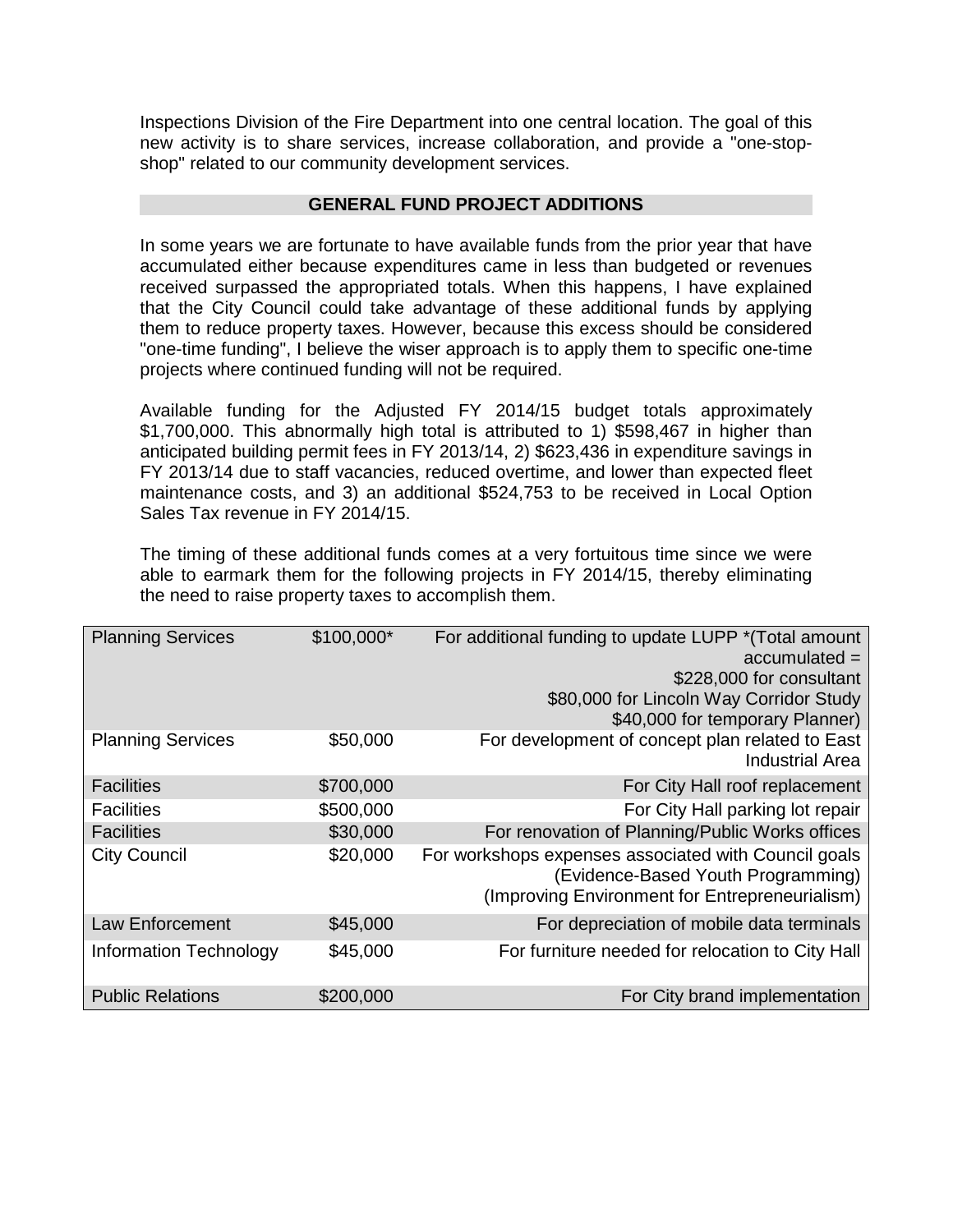### **URBAN FOREST DIVERSIFICATION & REFORESTATION PROGRAM**

The City Council recently approved a twenty year plan to respond to the pending infestation of the Emerald Ash Borer on trees in the City's rights-of-way. During the first five years of the plan implementation, we will focus our efforts on removing both trees with a diameter of 6 inches or less and defective trees. To mitigate the visual impact of tree removal in our neighborhoods, only every fourth tree on a block will be removed annually. The remaining trees will receive chemical treatment until they are removed. Finally, the impacted areas will be replanted with new trees with an emphasis on diversity of species.

The FY 2014/15 adjusted budget includes \$291,655 to initiate this plan (\$200,062 in Right-of-Way Maintenance and \$91,593 in Parks Maintenance). In FY 2015/16, the budgeted amount for this program decreases to \$229,627 (\$211,098 in Right-of-Way Maintenance and \$18,529 in Parks Maintenance).

#### **LIBRARY SERVICES**

The much anticipated opening of our newly renovated Library was accomplished in FY 2014/15. The expansion of the building to 78,992 square feet posed significant challenges to providing staff coverage in this larger facility. As a result, the overall departmental structure was reorganized. You will note the net increase in FTEs is 3.75 from the reorganization. While 4.75 new part-time positions were added by transitioning existing temporary employees to permanent part-time positions, the overall budget was not impacted. To offset the cost of these new positions, savings were generated through the elimination of the Assistant Director position, along with a reduction in the amount budgeted for temporary salaries.

#### **TRANSIT**

Because of the ever-increasing enrollment at Iowa State University, ridership on CyRide is anticipated to grow to 6.8 million rides in FY 2014/15. This total represents a staggering 59% increase in ridership since FY 2006/07.

The Transit Board recently reaffirmed its support for maintaining the current high level of service to our riders. However, the magnitude of the growth in ridership, along with cutbacks in federal funding for vehicles, have caused a number of operational and infrastructure challenges that need to be addressed in the near future. A critical issue being discussed by the Transit Board is the appropriate level of financial support that should be provided by each of the funders. As ISU enrollment has increased, so too has the student's overall percentage of the ridership. While ISU students represent over 90% of the ridership on CyRide, the contribution from students' fees equals 67% of the total provided by the three funding parties. Ultimately, no significant change in the funding percentages was agreed to. Therefore, to meet the ever-increasing ridership, the FY 2015/16 budget includes the following additional services: 1) five additional hours of weekday service per day and 2) an additional bus on the Gray route each weekday from 7 a.m. to 10 p.m. The City's contribution to CyRide will increase by 5.03% in FY 2015/16 or an additional \$79,401 over the previous year.